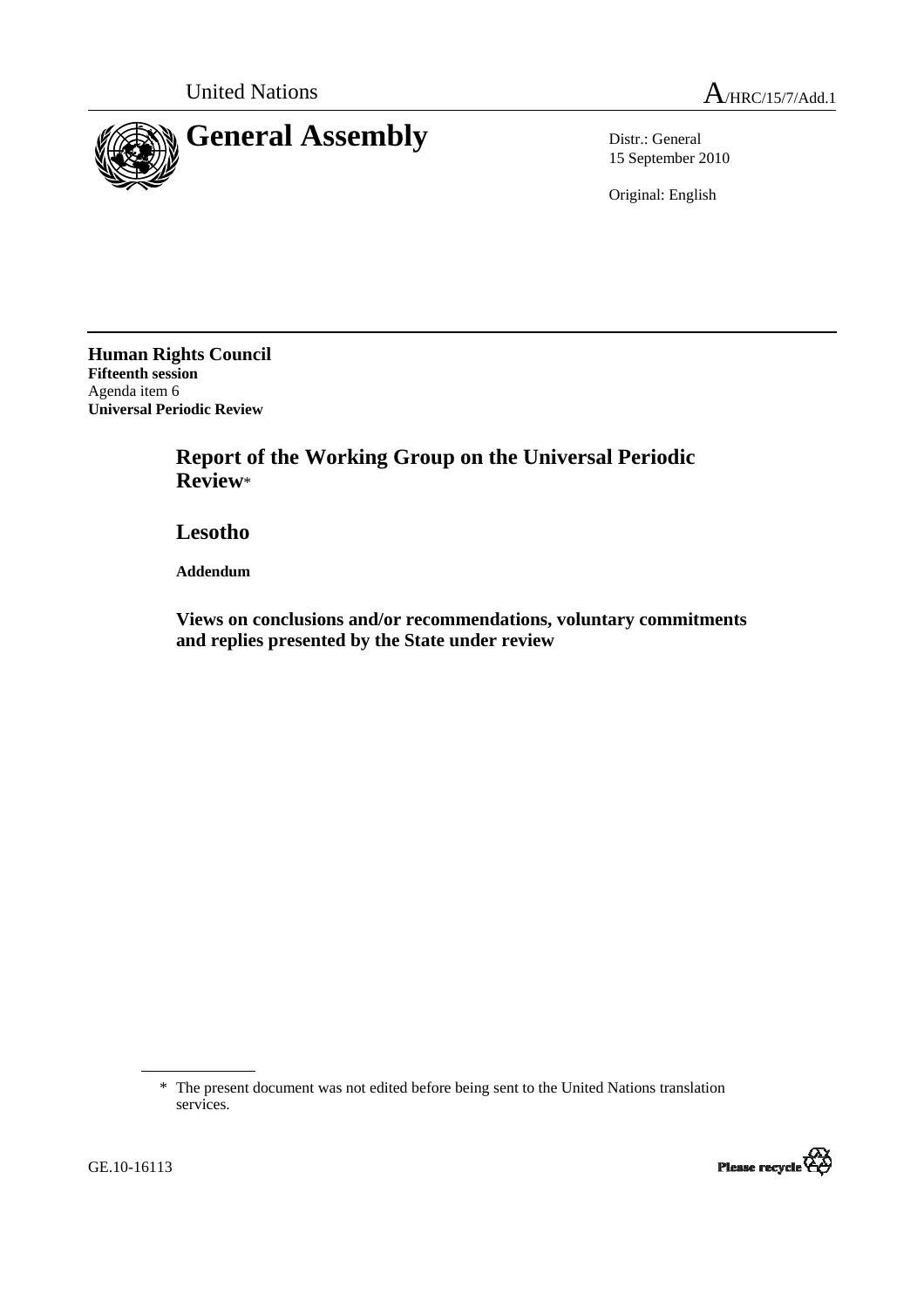## **1. Ratification of the main international human rights treaties**

### **The Optional Protocol to CAT**

1. Response: Lesotho welcomes the recommendation to ratify the Optional Protocol to CAT with respect to allowing visits by Special Rapporteur in places of detention, provided that proper procedures are observed.

2. With regard to the provision relating to setting up preventative mechanisms against torture, there are already existing mechanisms such as the Office of the Ombudsman, whose mandate entails, amongst others, inspecting places of detention. Transformation Resource Centre is a Non-Governmental Organization which advocates for protection of human rights through amongst others monitoring of human rights in places of detention. Lesotho therefore welcomes this recommendation however, this will progressively be realized depending on the economic status of the Country.

#### **The Optional Protocol to ICESCR**

3. Response**:** Chapter III of the Constitution of Lesotho spells out principles of State Policy and these entail rights of a socio economic nature. These are not enforceable by courts of law but are to be implemented on an incremental basis, through policy, guidelines and social programmes that are subject to Lesotho's economic capacity and development. This recommendation therefore does not enjoy the support of Lesotho taking into account Lesotho's developing economy.

### **The Optional Protocol to ICCPR**

4. Response: This recommendation does not enjoy the support of the Government of Lesotho to the extent that it calls for abolition of the death penalty. Lesotho retains the death penalty for the crimes of Murder, Statutory Rape and High Treason.

# **The Optional Protocol to CRPD**

5. Response: Lesotho will consider ratification of this Optional Protocol after consultation with relevant stakeholders. However, she will not be time bound in respect of this recommendation.

#### **Convention for the Protection of All Persons from enforced Disappearances**

6. Response: Lesotho welcomes this recommendation and will consider its ratification after consultations with relevant stakeholders have been made.

### **2. Integrate and incorporate into national laws, the international human rights instruments to which Lesotho is a State party**

7. Response: This recommendation enjoys the support of Lesotho to the extent that domestication of international instruments is an ongoing process hence will not consider itself time bound with respect to implementation of the recommendation; however, she remains committed to fulfilling her domestication obligations under International Law.

8. With regard to laws relating to issues of arrest, there is already in place the Criminal Procedure and Evidence Act 1981 which lays down procedures and methods that should be adopted to avoid instances of torture and inhuman and degrading treatment of suspects.